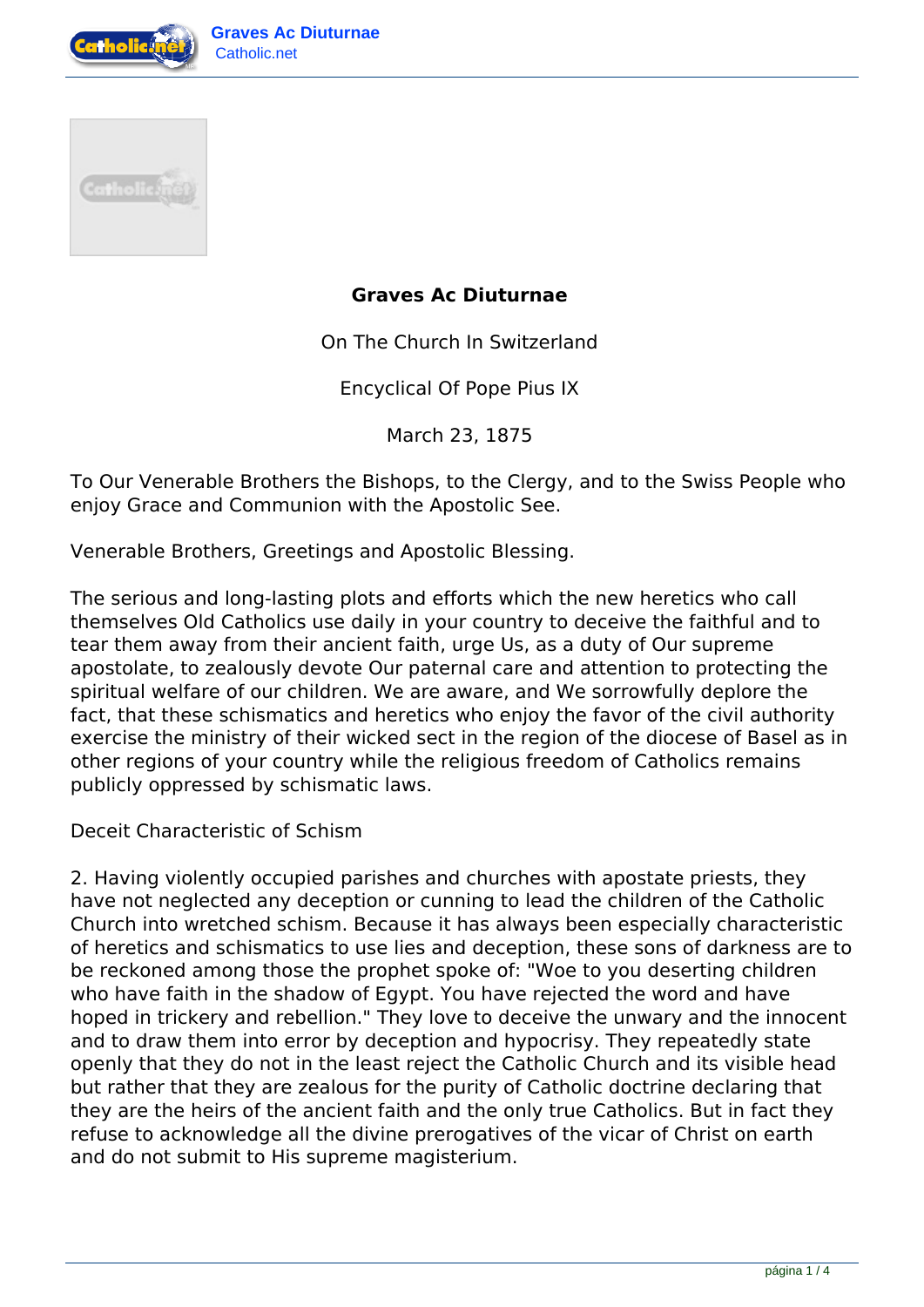

# Condemnation of Errors

3. In order to spread their teachings more widely, We know that some of them have been appointed to teach sacred theology in the University of Bern, hoping to be able in this way to gain new followers from the Catholic youth for their wicked faction. However, We have already reproved and condemned this deplorable sect which has produced from the old store of the heretics so many errors opposed to the principal tenets of the Catholic faith. This sect overthrows the foundations of the Catholic religion, shamelessly rejects the dogmatic definitions of the Ecumenical Vatican Council, and devotes itself to the ruin of souls in so many ways. We have decreed and declared in Our letter of 21 November 1873 that those unfortunate men who belong to, adhere to, and support that sect should be considered as schismatics and separated from communion with the Church.

4. We think it is Our duty to repeat this public declaration now and to request you to preserve the unity of faith among your faithful by every possible means in accordance with your eminent zeal and your renowned virtue. For you have given notable examples of this virtue in bearing tribulations for the cause of God. You should remind them to beware of these treacherous enemies of the flock of Christ and their poisoned foods. They should totally shun their religious celebrations, their buildings, and their chairs of pestilence which they have with impunity established to transmit the sacred teachings. They should shun their writings and all contact with them. They should not have any dealings or meetings with usurping priests and apostates from the faith who dare to exercise the duties of an ecclesiastical minister without possessing a legitimate mission or any jurisdiction. They should avoid them as strangers and thieves who come only to steal, slay, and destroy. For the Church's children should consider the proper action to preserve the most precious treasure of faith, without which it is impossible to please God, as well as action calculated to achieve the goal of faith, that is the salvation of their souls, by following the straight road of justice.

#### Anti-Catholic Marriage Laws

5. We recognize that apart from laws which injure the divine constitution and authority of the church, others have also been promulgated there by the civil authority which are totally opposed to the canonical prescriptions dealing with Christian marriage. These laws deeply oppose the authority and the jurisdiction of the Church. We are obliged to exhort you in the Lord to explain to your faithful by suitable instructions. Recall to their minds those truths which We have often stressed in Our apostolic letters or allocutions concerning this sacrament especially on 9 and 27 September 1852. We endeavored to give them a thorough appreciation of the sanctity and the power of marriage to enable them by pious conformity to the canonical laws in this matter, to avoid the evils which affect families and human society in consequence of contempt for the sanctity of marriage.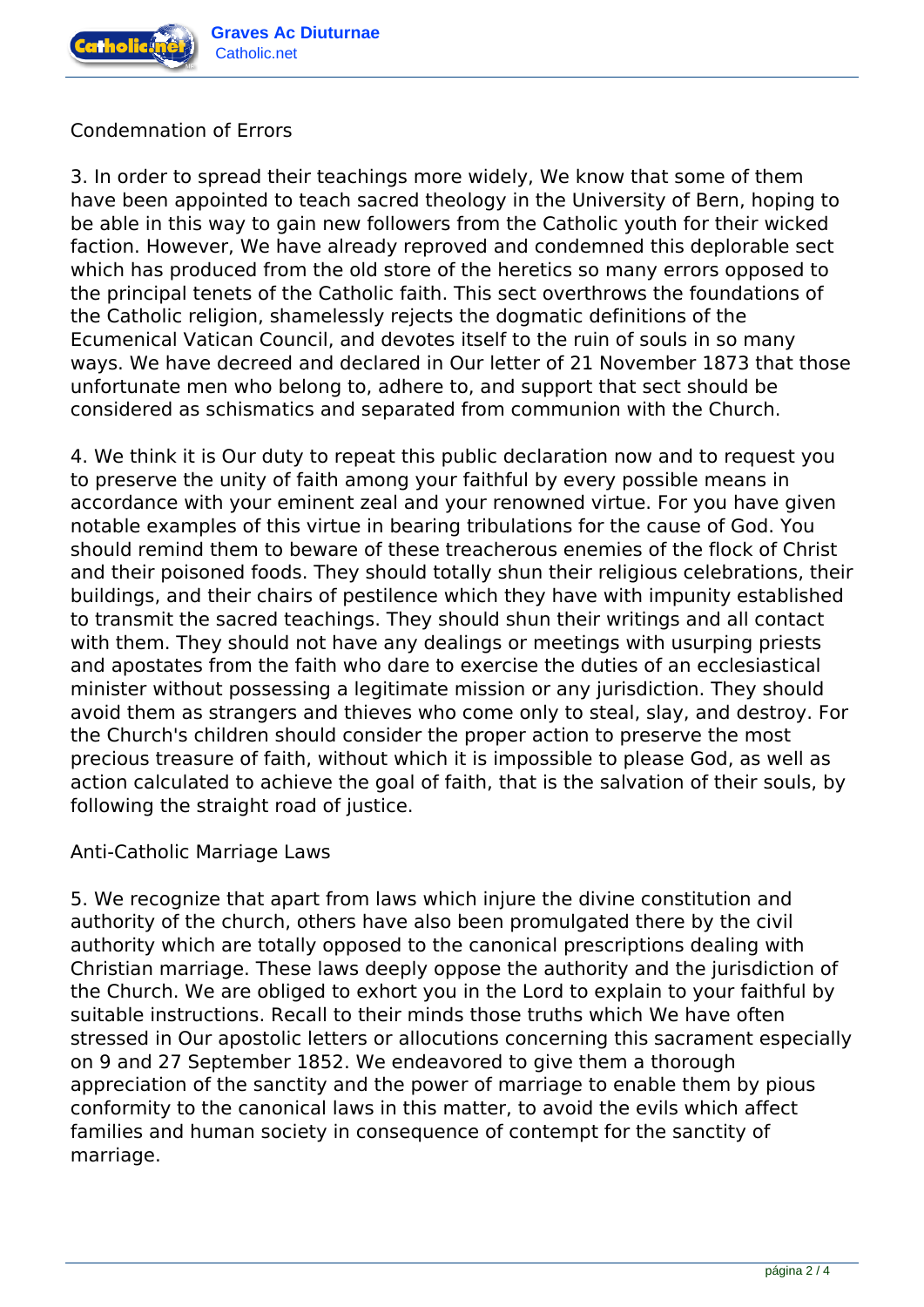

6. We are very confident in the Lord, beloved sons, pastors, and clerics, that you, who have been ordained not only for your own sanctification and salvation but also for that of others, in face of this huge conspiracy of the unholy and of so many dangerous allurements will prove yourselves a strong comfort and help to your bishops because of your demonstrated piety and zeal. Under their leadership, you will eagerly take up the task of diligently working for the cause of God, for the Church, and for the salvation of souls. You will strengthen the powers of the faithful who stand firm, assist the weakness of those who falter, and increase daily before God the merits which you have already attained by patience, constancy, and priestly fortitude. The labors which those who act as ambassadors of Christ must sustain are very heavy at this time. But our trust should be placed in Him who has conquered the world. He helps those who labor in His name and rewards them with a crown of unfading glory in heaven.

### Obedience to Lawful Authority

7. Dearly beloved faithful children who live in Switzerland, We Speak to you with paternal affection in Our concern for your salvation. You know very well how precious is the gift of the Catholic faith which God has bestowed upon you. Never spare any care, any effort to faithfully preserve that gift. Preserve safe and sound the glory of the ancient religion which you received from your ancestors. Therefore, We urge you with the greatest enthusiasm to give support strongly and constantly to your legitimate shepherds who have received a legitimate mission from this Apostolic See. They watch over your souls since they will have to account to God for them. Listen obediently to their voices and keep in mind the words of eternal truth which Jesus spoke: "Whoever is not with me is against me; whoever does not gather with me scatters." Be obedient to His teaching. Love His easy yoke. Reject energetically those of whom Our Redeemer said: "Beware of the false prophets who come to you in sheep's clothing. On the inside however they are ravening wolves." Therefore strong in the faith, resist the ancient enemy of the human face "until the right arm of Almighty God destroys all the weapons of the devil who is allowed a certain scope of action only in order to give Christ's faithful greater glory by his defeat . . . because where truth is the teacher, divine comfort is never lacking."[1]

#### Prayer for Quiet

8. We thought We should write these things to you because the duty of Our supreme ministry requires Us to deliver the universal flock of Christ from every danger of deception and to watch over its safety as well as the unity of the faith and of the Church. Therefore, since every good gift and every perfect gift comes down from above from the father of lights, We pray to Him from the bottom of Our heart that He strengthen your power in the struggle and defend you with His help and protection. May He look favorable on your country until when the errors and the counsels of the impious have been destroyed, it enjoys the tranquil peace of truth and justice. We do not neglect to implore the light from above for the